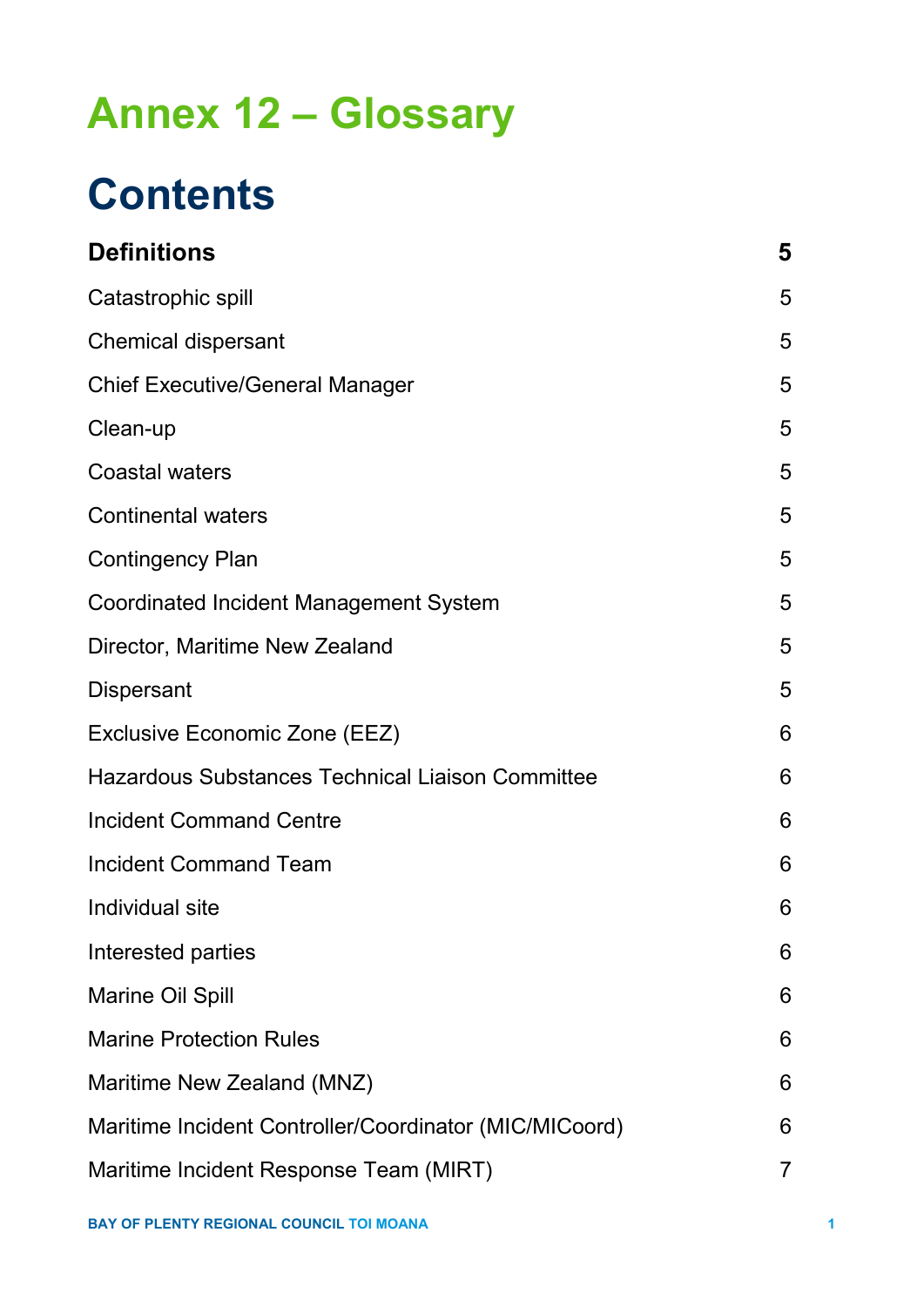| National Marine Oil Spill Contingency Plan             |                |  |
|--------------------------------------------------------|----------------|--|
| Net environmental benefit                              |                |  |
| Oil                                                    | $\overline{7}$ |  |
| Oil industry                                           | $\overline{7}$ |  |
| <b>Oil Pollution Fund</b>                              | 7              |  |
| <b>Oil Pollution Levy</b>                              | $\overline{7}$ |  |
| On-Scene Commander (OSC)                               | $\overline{7}$ |  |
| Oil Spill Duty Officer                                 | $\overline{7}$ |  |
| Persistent oil                                         | $\overline{7}$ |  |
| Place of refuge                                        | $\overline{7}$ |  |
| <b>Regional Councils</b>                               | 8              |  |
| Regional Marine Oil Spill Contingency Plan             | 8              |  |
| Rescue Coordination Centre of New Zealand (RCCNZ)      | 8              |  |
| <b>Risk sites</b>                                      | 8              |  |
| Site Marine Oil Spill Contingency Plan                 | 8              |  |
| Site specific                                          | 8              |  |
| Target spill size                                      | 8              |  |
| <b>Temporary Holding/Rehabilitation Centres (THCs)</b> | 8              |  |
| <b>Territorial Sea</b>                                 | 8              |  |
| <b>Threatened sites</b>                                | 8              |  |
| Tier 1                                                 | 8              |  |
| Tier <sub>2</sub>                                      | 9              |  |
| Tier 3                                                 | 9              |  |
| WebEOC                                                 |                |  |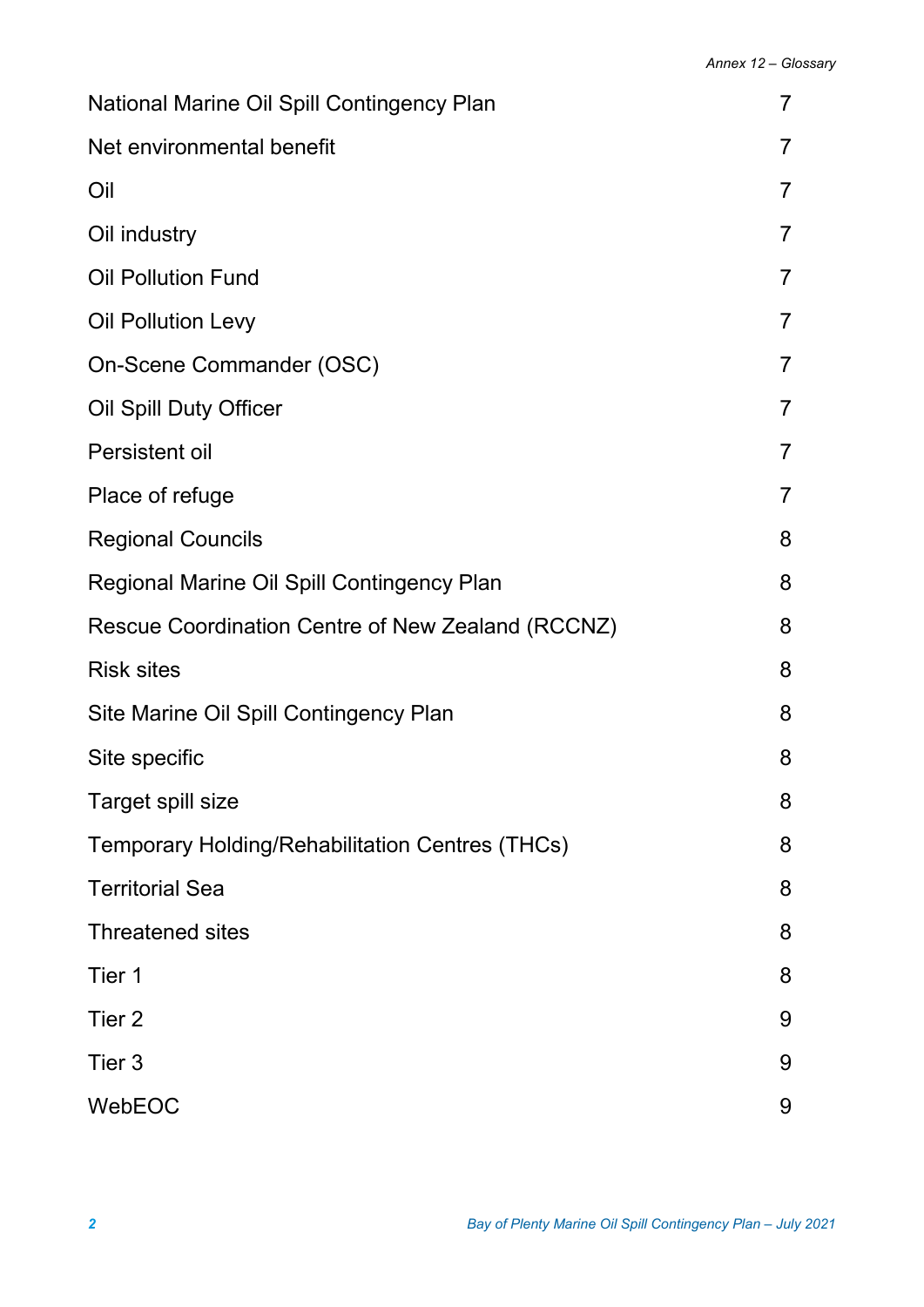# **Glossary of useful terms for Oil Spill Response**

*(Note: Not all terms are applied in this plan)*

| <b>Acronym</b>     | <b>Full title/meaning</b>                                               |
|--------------------|-------------------------------------------------------------------------|
| <b>ADIOS</b>       | Automatic Data Inquiry for Oil Spills                                   |
| <b>AMOSC</b>       | Australian Marine Oil Spill Centre                                      |
| <b>AMSA</b>        | <b>Australian Maritime Safety Authority</b>                             |
| <b>ODESC</b>       | Officials Committee for Domestic and External Security Coordination     |
| <b>DoC</b>         | <b>Department of Conservation</b>                                       |
| EEZ                | <b>Exclusive Economic Zone</b>                                          |
| <b>EMBOP</b>       | <b>Emergency Management Bay of Plenty</b>                               |
| <b>GECC</b>        | <b>Group Emergency Coordination Centre</b>                              |
| GMM&R              | <b>General Manager Monitoring and Response</b>                          |
| <b>IAP</b>         | <b>Incident Action Plan</b>                                             |
| <b>EOC</b>         | <b>Emergency Operations Centre</b>                                      |
| <b>ICT</b>         | <b>Incident Command Team</b>                                            |
| <b>IMT</b>         | <b>Incident Management Team</b>                                         |
| <b>IPIECA</b>      | International Petroleum Industry Environmental Conservation Association |
| <b>MPI</b>         | <b>Ministry for Primary Industries</b>                                  |
| <b>MIC/MICoord</b> | Maritime Incident Controller/Coordinator                                |
| <b>MIRT</b>        | Maritime Incident Response Team                                         |
| <b>MOH</b>         | Ministry of Health                                                      |
| <b>MOSCP</b>       | Marine Oil Spill Contingency Plan                                       |
| <b>MOT</b>         | Ministry of Transport                                                   |
| <b>MOU</b>         | Memorandum of Understanding                                             |
| <b>MPRS</b>        | Marine Pollution Response Service                                       |
| <b>MO</b>          | <b>Maritime Officer</b>                                                 |
| <b>NIWA</b>        | National Institute of Water and Atmosphere                              |
| nm                 | <b>Nautical mile</b>                                                    |
| <b>NMCC</b>        | <b>National Maritime Coordination Centre</b>                            |
| <b>NOSC</b>        | <b>National On-Scene Commander</b>                                      |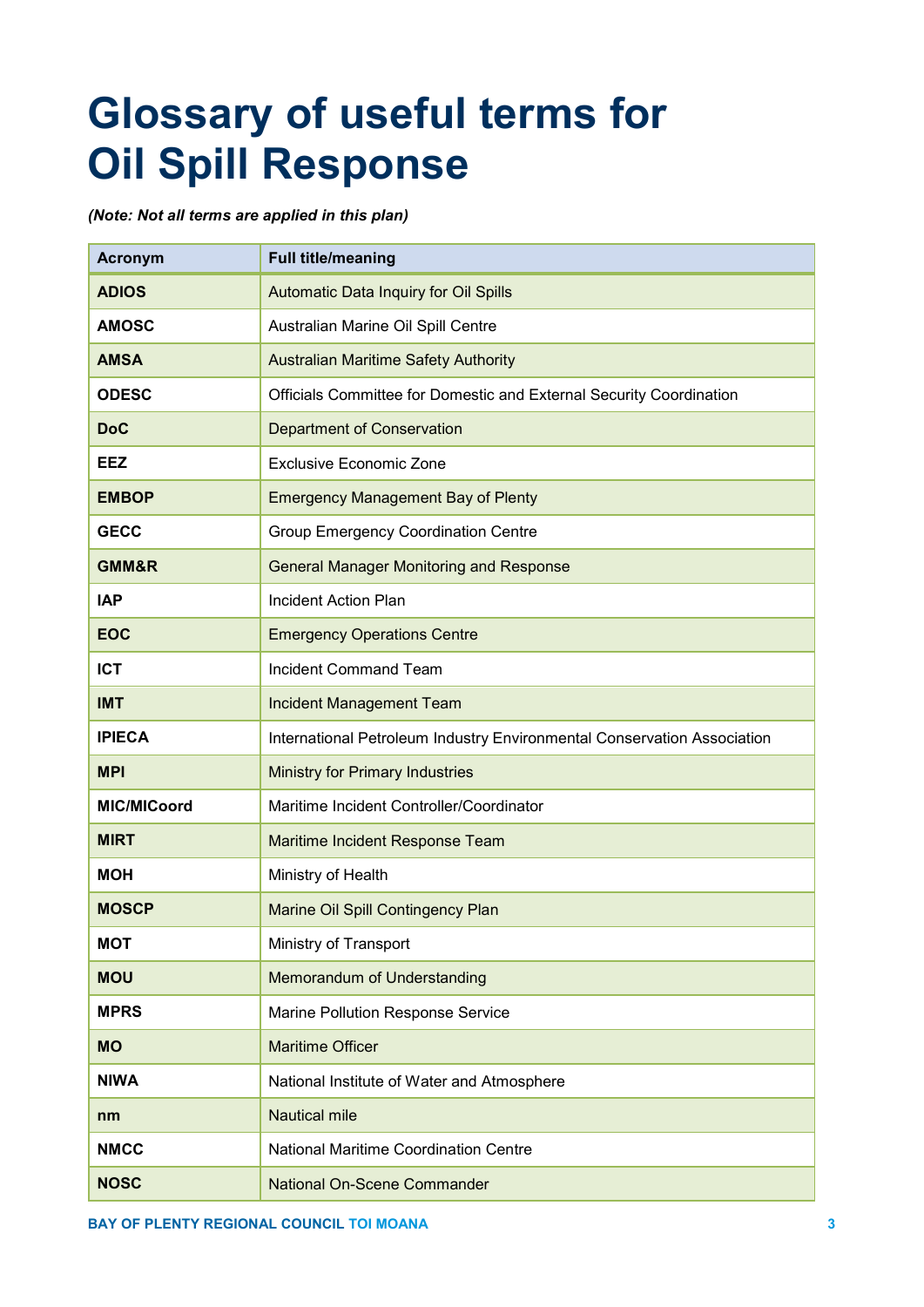| <b>OPAC</b>       | Oil Pollution Advisory Committee          |
|-------------------|-------------------------------------------|
| <b>OSC</b>        | <b>On-Scene Commander</b>                 |
| <b>OSDO</b>       | Oil Spill Duty Officer                    |
| <b>PAH</b>        | Poly Nuclear Aromatic Hydrocarbons        |
| <b>RCCNZ</b>      | Rescue Coordination Centre of New Zealand |
| <b>ROSC</b>       | Regional On-Scene Commander               |
| <b>SCAT</b>       | Shoreline Clean-up Assessment Technique   |
| Tier 1            | <b>Spiller Response Level</b>             |
| Tier <sub>2</sub> | Regional Response Level                   |
| Tier 3            | <b>National Response Level</b>            |
| <b>UEL</b>        | <b>Upper Explosive Limit</b>              |
| <b>WebEOC</b>     | <b>Web Emergency Operations Centre</b>    |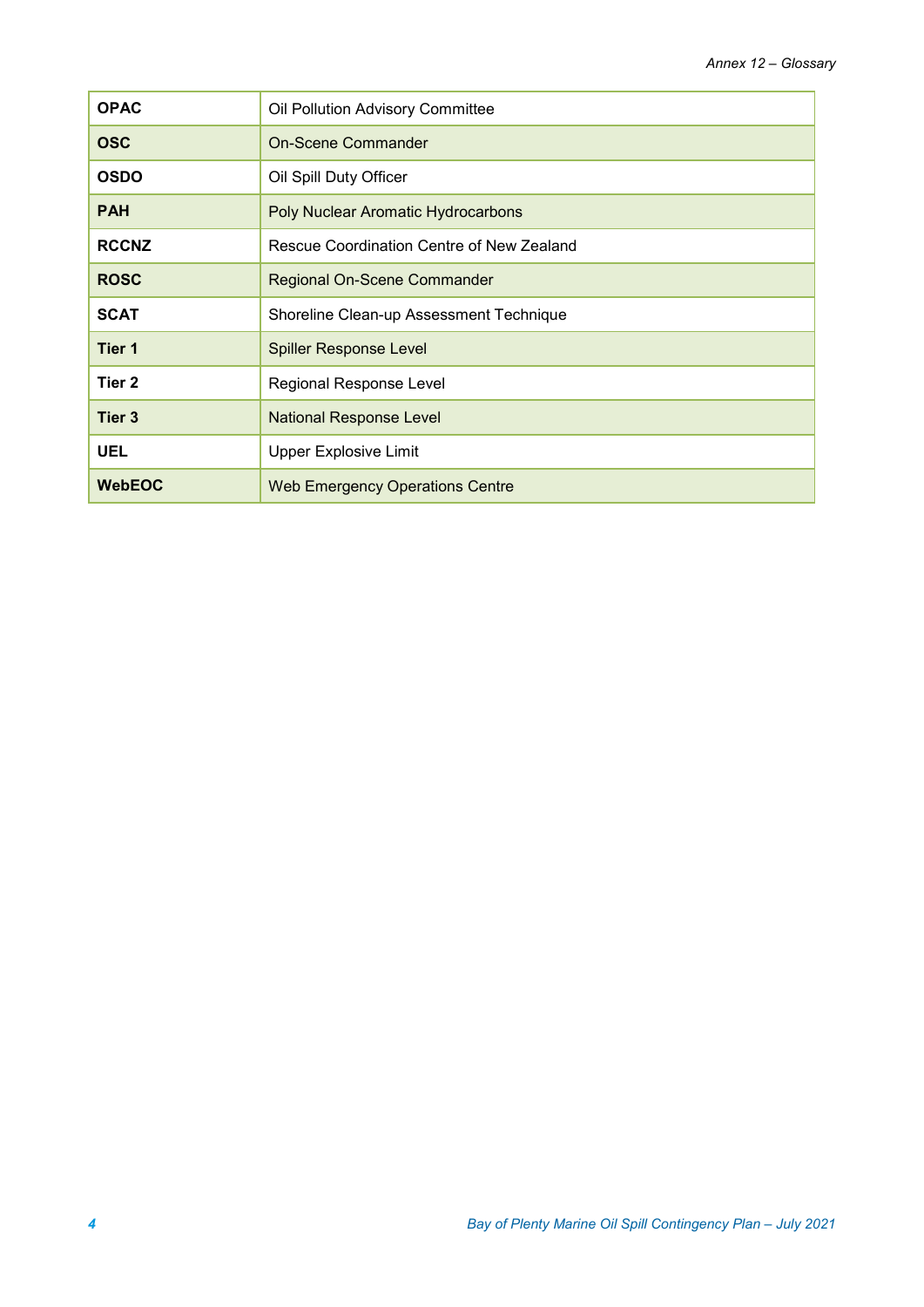## **Definitions**

#### Catastrophic spill

Large-scale spill due to unusual conditions, which is likely to have devastating consequences, and where the likelihood of occurrence is impossible to predict.

#### Chemical dispersant

A chemical formulation containing non-ionic surface active agents that lower the surface tension between oil and water and enable oil film to break up more easily and disperse within the water with natural or mechanical agitation.

#### Chief Executive/General Manager

The person responsible for ensuring the Regional Council compliance with the Tier 2 provisions and regional industry compliance with the Tier 1 provisions of the MTA. In relation to the Regional Contingency Plan, the Chief Executive is responsible for ensuring the satisfactory conduct of a Tier 2 marine oil spill response within the region to the level agreed with Maritime New Zealand (MNZ).

#### Clean-up

Actions taken to confirm the presence of an oil spill, stop its flow from the source, contain it, collect it, protect areas from damage by it, mitigate its effects on the environment, and clean up wildlife and areas contaminated by it.

#### Coastal waters

All sea from high watermark out to the 12 nautical mile limit of the Territorial Sea of New Zealand.

#### Continental waters

All the sea from the high water mark, out through both the Territorial Sea (12 nautical miles) and the Exclusive Economic Zone (EEZ – from 12-200 nautical miles), and including waters beyond the outer limits of the EEZ, but over the continental shelf of New Zealand.

## Contingency Plan

A plan for action prepared in anticipation of an oil spill. The contingency plan prepared for a site or region usually consists of guidelines and operating instructions intended to increase the efficiency and effectiveness of cleanup operations and to protect areas of biological, social, and economic importance.

#### Coordinated Incident Management System

The system adopted by the CDEM Group to ensure that there is a coordinated response to emergencies. Coordinated Incident Management System principles are followed throughout this plan.

#### Director, Maritime New Zealand

The person responsible for undertaking the measures necessary for the satisfactory implementation of the National Marine Oil Spill Contingency Plan.

#### **Dispersant**

A chemical formulation containing non-ionic surface active agents that lower the surface tension between oil and water and enable oil film to break up more easily and disperse within the water with natural or mechanical agitation.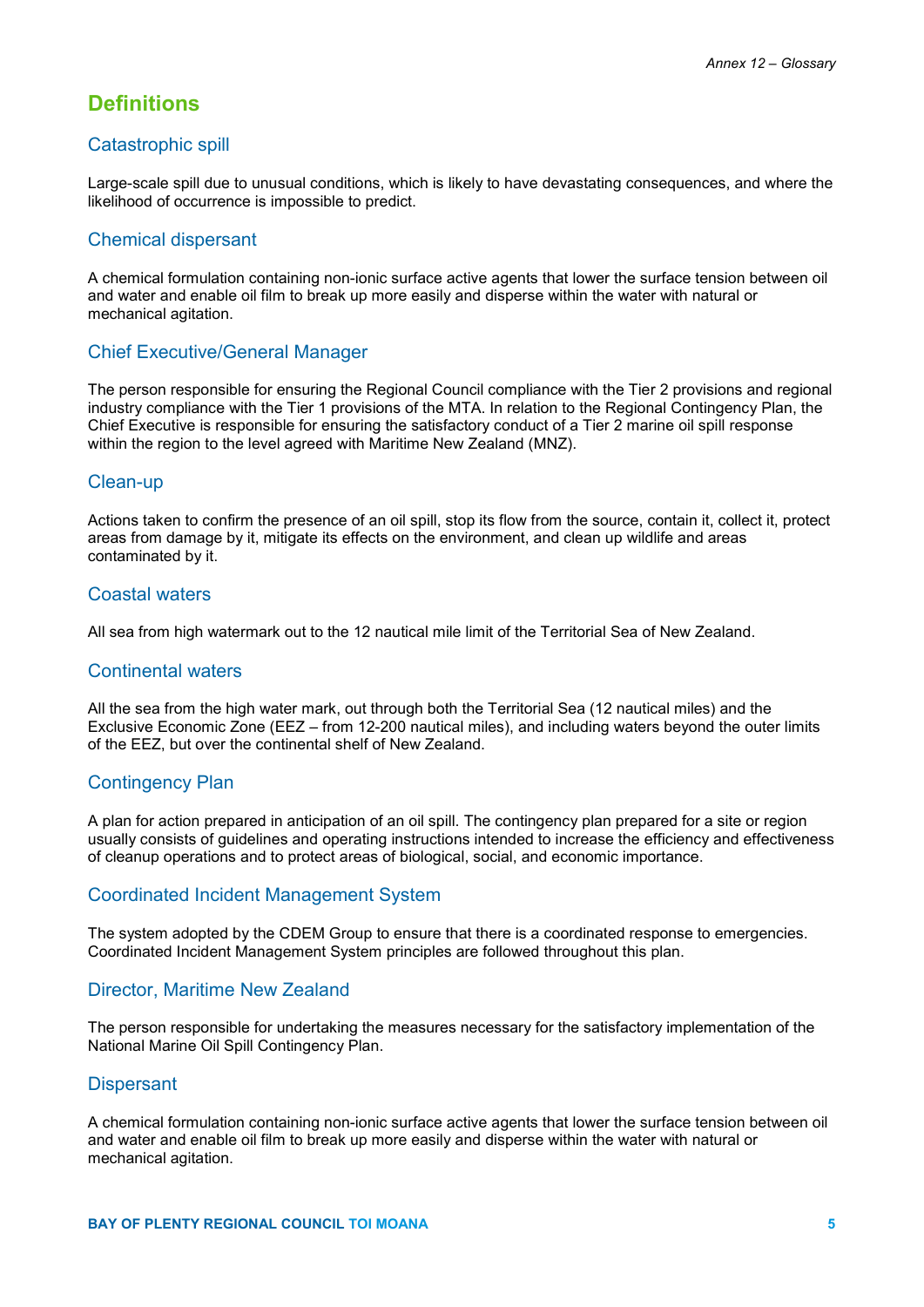## Exclusive Economic Zone (EEZ)

All marine waters from the outer edge of the Territorial Sea (12 nautical miles) seaward for 188 nautical miles until the 200 nautical mile limit.

#### Hazardous Substances Technical Liaison Committee

A committee established by the New Zealand Fire Service including the Regional Council, territorial local authority dangerous goods officers, New Zealand Police, and Healthcare representatives.

## Incident Command Centre

The forward response operation command centre which accommodates the Incident Command Team. In the case of a Tier 3 response, the Command Centre may be the Tier 1 or Tier 2 Command Centre as defined by the respective Tier 1 or Tier 2 response, or any other suitable location defined by the NOSC.

## Incident Command Team

The operational response team established at the Incident Command Centre in accordance with the management structure outlined in this Plan. The team compromises sections (e.g. Operations Section) and each section comprises groups (as required for the scale of the response).

#### Individual site

A shore-based site where oil is stored in bulk.

#### Interested parties

There persons are the citizens of the local area (including tangata whenua), environmental advisory groups from Government and the community; and oil user/industry groups of the region.

## Marine Oil Spill

Defined in the Maritime Transport Act (MTA) as an actual or probable oil spill into the internal or marine waters of New Zealand. It must be either directly into the sea or ultimately reach marine waters and have arisen from activities covered by the MTA (e.g. Tier 1 transfer of oil to ships or offshore installations). See further definitions in the New Zealand Marine Oil Spill Response Strategy for oil spills covered by the either the MTA or Resource Management Act (RMA).

#### Marine Protection Rules

The rules made by the Minister of Transport or the Director of MNZ under Part XXVII of the MTA 1994.

#### Maritime New Zealand (MNZ)

A Crown Entity established in 1993 under the name Maritime Safety Authority. It was renamed MNZ in July 2005. It has the responsibility for providing effective marine pollution prevention and an effective marine oil pollution response system at reasonable cost.

## Maritime Incident Controller/Coordinator (MIC/MICoord)

The MIC/MICoord is a role within MNZ created to act on behalf of the Director to undertake their responsibilities during maritime incidents. The MIC/MICoord has delegated powers under sections 248 and 249 of the MTA.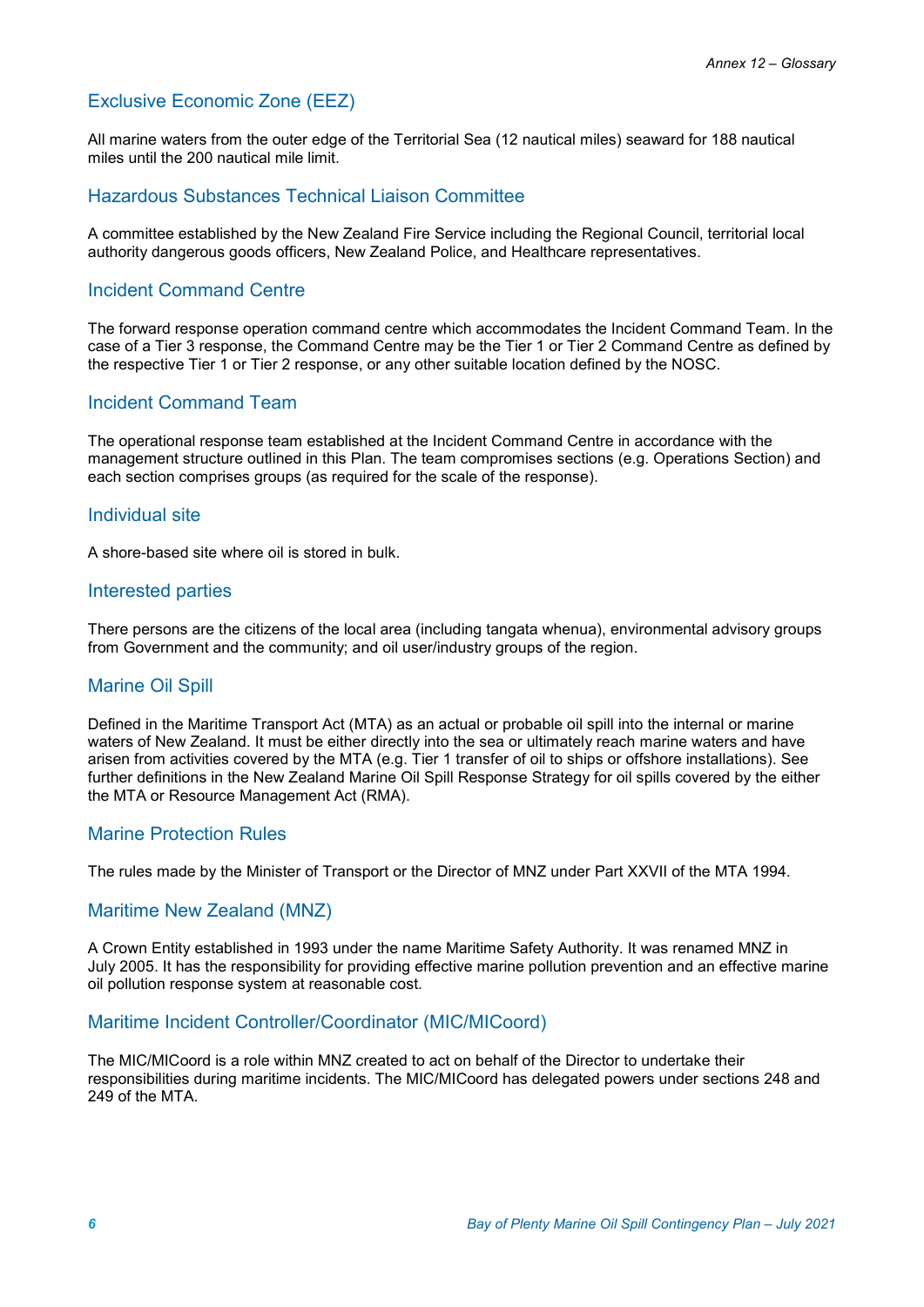## Maritime Incident Response Team (MIRT)

The MIRT consists of various advisors whose function is to provide expert advice and support to the MIC/MICoord during a maritime incident. The team will also provide assistance and specialist advice to the ICC as required.

#### National Marine Oil Spill Contingency Plan

The marine oil spill response plan produced by the Director of Maritime New Zealand.

#### Net environmental benefit

A process of weighing the advantages and disadvantages of taking a particular course of action (such as dispersant spraying), including recognising the likely outcomes if the course of action is not taken (the impact of doing nothing). The result will determine if there will be a net (overall) beneficial or detrimental outcome of taking the action.

#### Oil

Any petroleum in any form including crude oil, fuel oil, sludge, oil refuse and refined products (other than petrochemicals).

#### Oil industry

Producers, refiners, and marketers of oil, and associated carriers and service contractors.

#### Oil Pollution Fund

A fund managed by MNZ which receives its income from the oil pollution levy. It is used to provide money for New Zealand's preparations for oil spill response and to meet the costs of cleanup where no spiller can be found to meet the costs.

#### Oil Pollution Levy

A differential levy imposed on all vessels which carry oil as either cargo (tankers) or as fuel, according to a formula based on the risk of an oil spill from their particular operation. Some offshore installations also pay a set levy based on their risk factor.

#### On-Scene Commander (OSC)

The person responsible for the control and management of the marine oil spill clean-up. They are appointed by the regional councils as Regional On-Scene Commander (ROSC) or by the Director of MNZ as National On-Scene Commander (NOSC).

#### Oil Spill Duty Officer

A rostered staff position within MNZ which provides 24-hour alert for marine oil spills within the National Marine Oil Spill Contingency Plan.

#### Persistent oil

Oils and petroleum products such as crude oils, fuel oils, and lubrication oils that, when split, remain after weathering in a residual form in the environment for an appreciable period.

#### Place of refuge

A place where a vessel can safely anchor or berth to enable measures to be taken to forestall or minimise the effects of damage (e.g. to minimise the leakage of oil).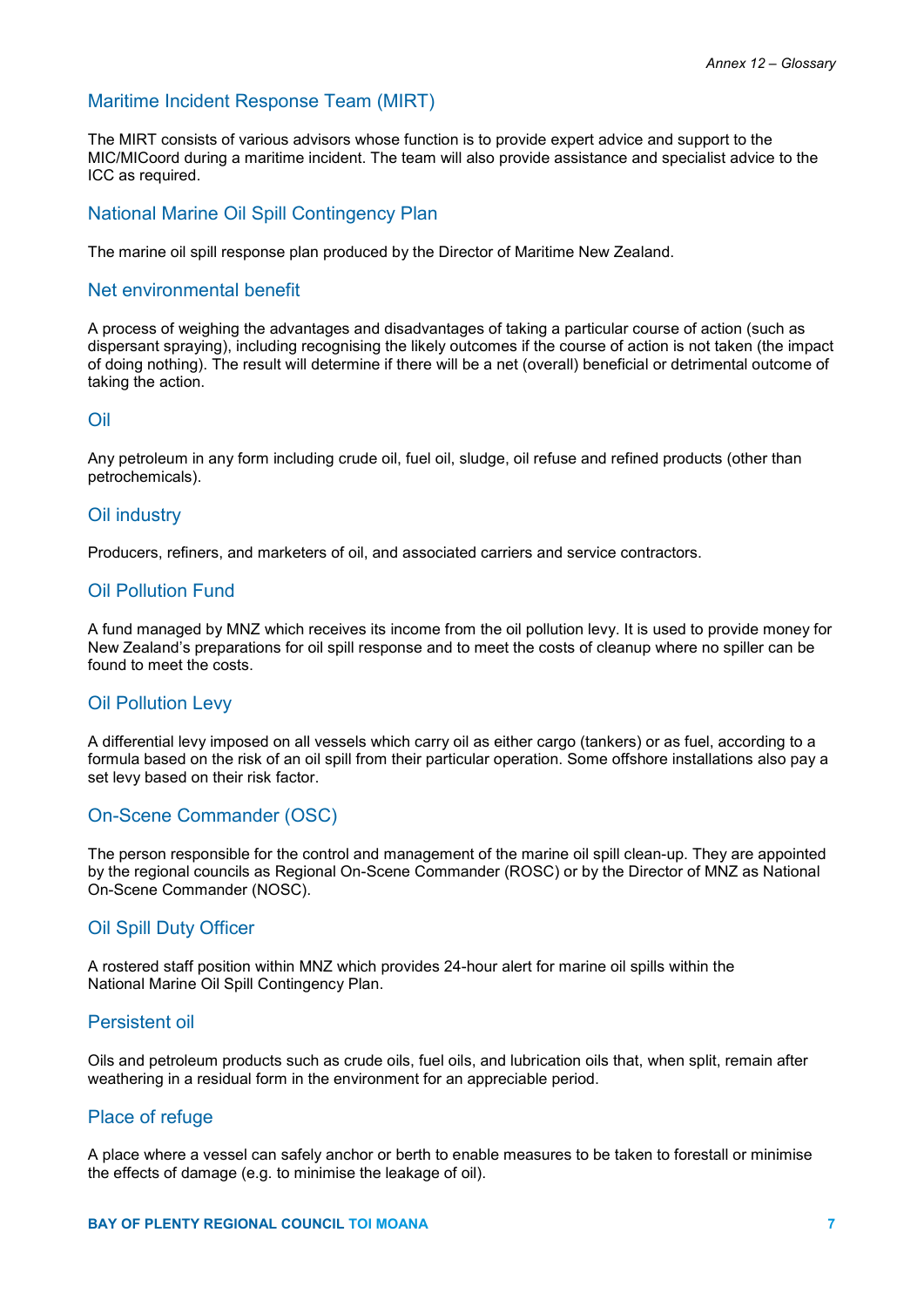## Regional councils

These comprise all the current regional councils, plus those unitary authorities (district councils) with the powers and functions of a regional council.

## Regional Marine Oil Spill Contingency Plan

A marine oil spill contingency plan prepared by a regional council and approved by the Director of Maritime New Zealand under section 292 of the Maritime Transport Act 1994.

## Rescue Coordination Centre of New Zealand (RCCNZ)

The national authority responsible for the coordination of Class III SAR provided by MNZ. The operation is co-located with MNZ's Maritime Operations Centre in Avalon, Wellington and is staffed 24 hours a day, 7 days a week. The centre also provides the first point of contact for Maritime Security Alerts, oil spill reports, and both Maritime and Aviation accident reports. The RCCNZ works closely with all domestic and appropriate international SAR stakeholders and SAR providers in New Zealand to ensure a timely, appropriate and professional response to all Class III SAR incidents and requests for assistance.

## Risk sites

Those where, perhaps historically, there is a high probability of an oil spill occurring, or alternatively, where there is a possibility that an accident may occur giving rise to a significant oil spill.

## Site Marine Oil Spill Contingency Plan

A plan prepared under the marine protection rules for a land-based site or offshore installation which specifies the measure to be taken in respect of a marine oil spill.

## Site specific

Pertaining to one on-shore site where oil is stored in bulk.

## Target spill size

The spill size assessed by the Regional Council as the maximum they can respond to at a Tier 2 level.

## Temporary Holding/Rehabilitation Centres (THCs)

Locations where wildlife affected by oil can be stabilised prior to relocation at more permanent facilities.

#### Territorial Sea

Coastal marine waters extending out to the 12 nautical mile limit.

#### Threatened sites

Those areas that are considered by the interested parties of the region to be threatened should an oil spill occur in their vicinity.

#### Tier 1

Site specific and includes most shore-side industry with oil transfer sites, offshore installations, and all vessels required to have a shipboard plan. All Tier 1 sites and vessels are expected to plan for and be able to provide a clearly identifiable first response to pollution incidents for which they are responsible.